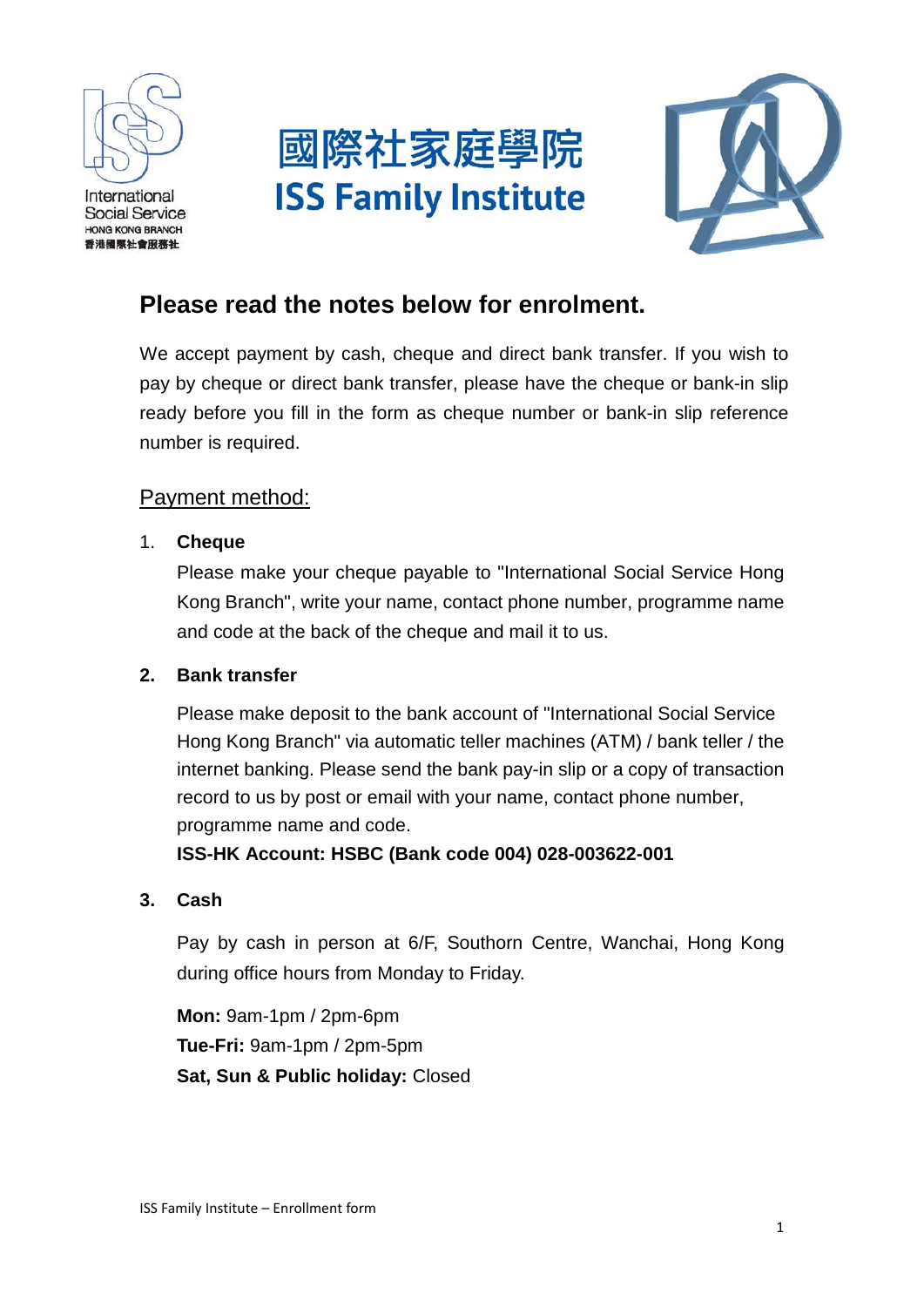# **ENROLLMENT**

We accept payment by cash, cheque and direct bank transfer. If you wish to pay by cheque or direct bank transfer, please have the cheque or bank-in slip ready before you fill in the form as cheque number or bank-in slip reference number is required.

\* Mandatory Fields

### COURSE INFORMATION

| Fee*: HK\$_________________                         |  |
|-----------------------------------------------------|--|
|                                                     |  |
| Payment Method*                                     |  |
| Cheque                                              |  |
|                                                     |  |
|                                                     |  |
| <b>Bank transfer</b>                                |  |
| Date of payment: ___________________                |  |
|                                                     |  |
|                                                     |  |
| Cash                                                |  |
| <b>APPLICANT'S INFORMATION</b>                      |  |
| Are you a member of ISSFI Circle of Friends (COF)?* |  |
| Yes (COF No.: ____________)                         |  |
| <b>No</b>                                           |  |
|                                                     |  |
| Title*: Mr / Mrs / Ms / Ms / Not Applicable         |  |
|                                                     |  |
|                                                     |  |
|                                                     |  |
|                                                     |  |
|                                                     |  |
|                                                     |  |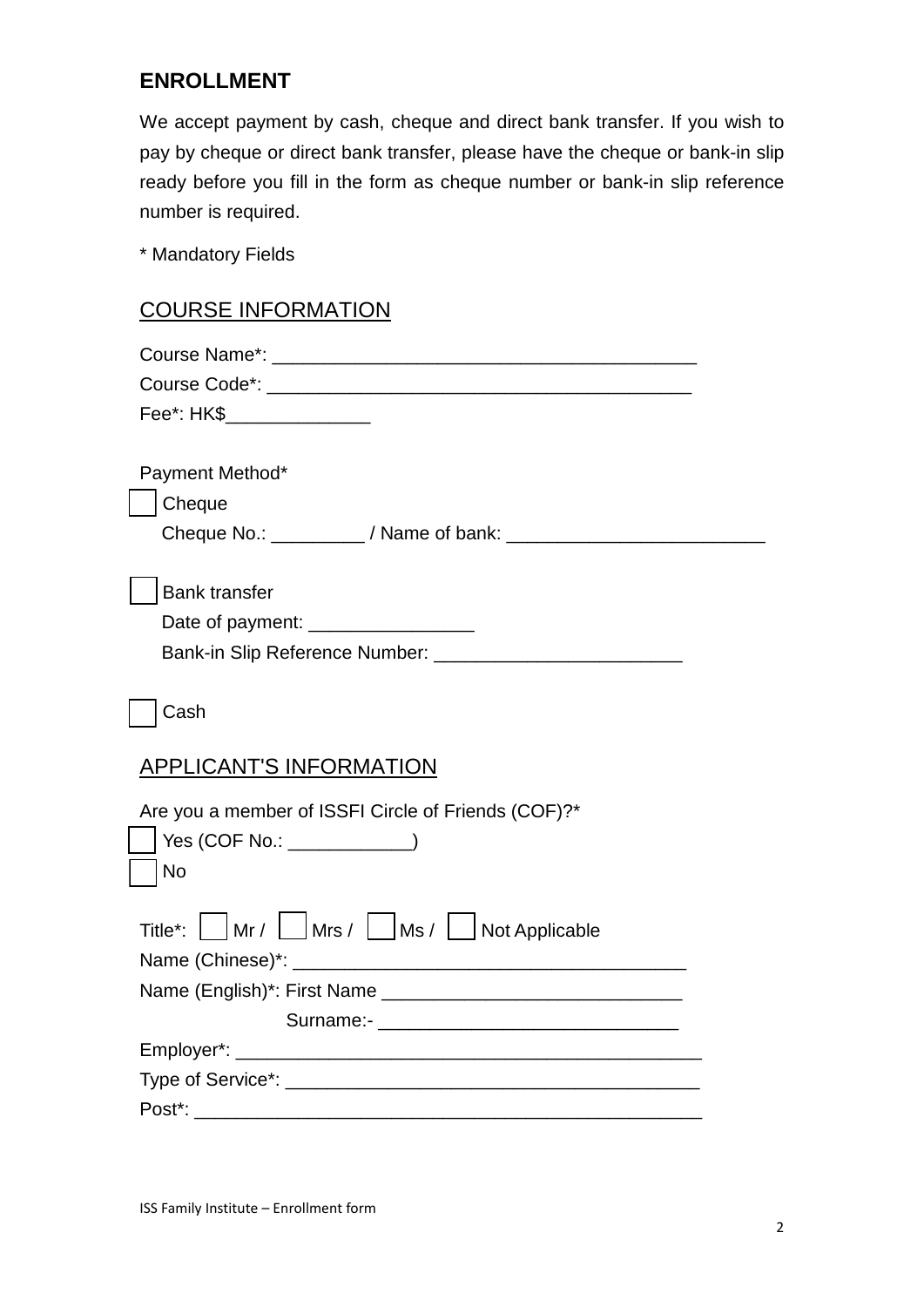| <b>Education Level*</b><br><b>Secondary School</b><br>Post-secondary<br>Degree of Bachelor<br>Degree of Master or above<br><b>Corresponding Address*:</b> |
|-----------------------------------------------------------------------------------------------------------------------------------------------------------|
| Tel*: (Office) ________________________<br>(Home) ______________________<br>(Mobile) _______________________                                              |
| Have you attended other ISSFI course before?*<br>No<br>Name on Receipt (in English)*                                                                      |
| Name of Organization __________<br>  Your Name                                                                                                            |
| How did you hear about our programmes?*<br>Our Website<br>Our Facebook<br><b>Friends</b><br>Media                                                         |
| I do not wish to receive ISS-HK e-Newsletters<br>I do not wish to receive promotional materials of ISSFI's programmes and<br>activities                   |